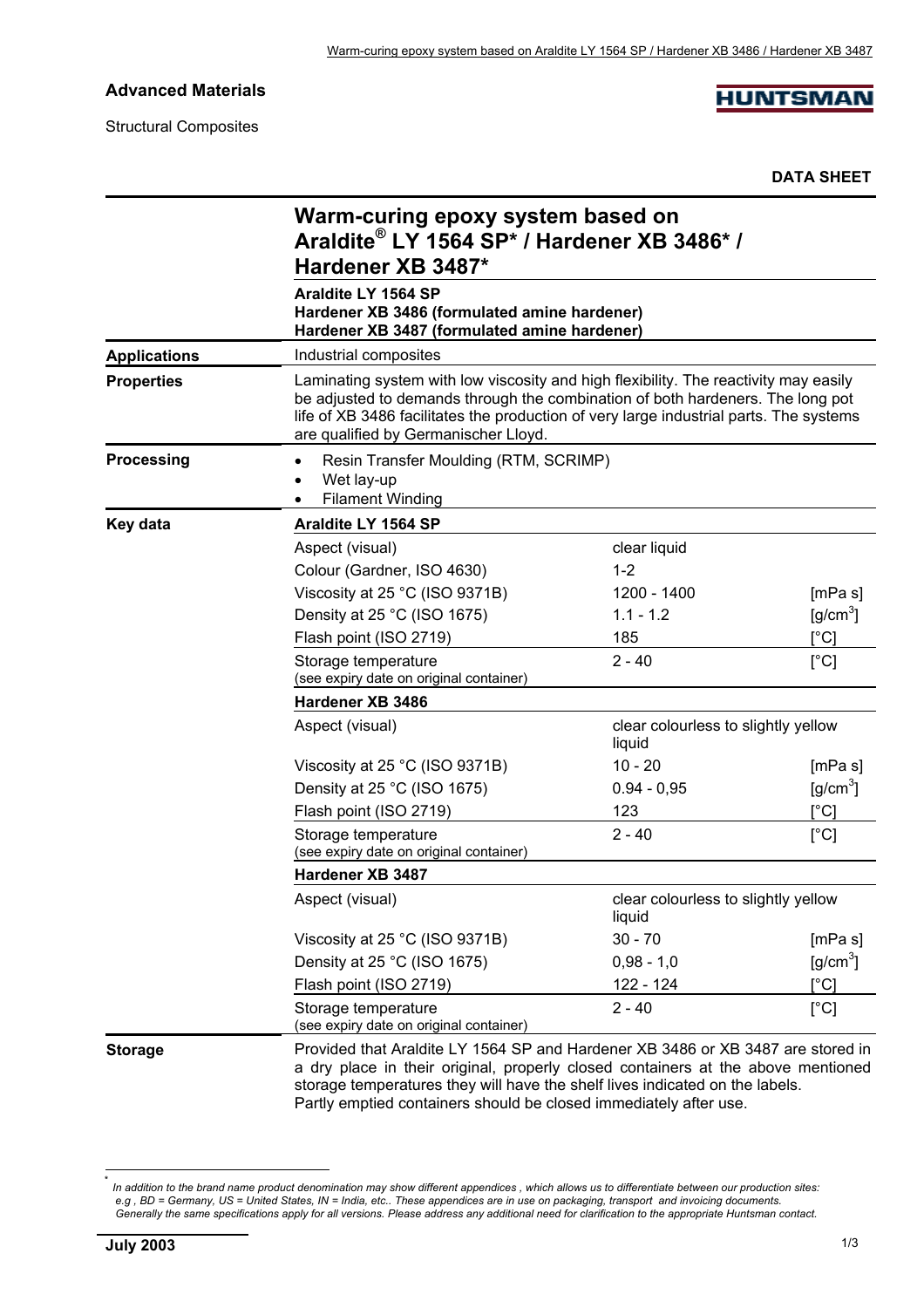| <b>Processing data</b>       |                                                                                                                                                                                                                                                                                                                                                                                                                                                                                                                              |                  |                 |                           |
|------------------------------|------------------------------------------------------------------------------------------------------------------------------------------------------------------------------------------------------------------------------------------------------------------------------------------------------------------------------------------------------------------------------------------------------------------------------------------------------------------------------------------------------------------------------|------------------|-----------------|---------------------------|
| <b>Mix ratio</b>             | Components                                                                                                                                                                                                                                                                                                                                                                                                                                                                                                                   |                  | Parts by weight | Parts by volume           |
|                              | Araldite LY 1564 SP                                                                                                                                                                                                                                                                                                                                                                                                                                                                                                          |                  | 100             | 100                       |
|                              | Hardener XB 3486                                                                                                                                                                                                                                                                                                                                                                                                                                                                                                             |                  | 34              | 41                        |
|                              | Araldite LY 1564 SP                                                                                                                                                                                                                                                                                                                                                                                                                                                                                                          |                  | 100             | 100                       |
|                              | Hardener XB 3487                                                                                                                                                                                                                                                                                                                                                                                                                                                                                                             |                  | 34              | 41                        |
|                              | We recommend that the components are weighed with an accurate balance to<br>prevent mixing inaccuracies which can affect the properties of the matrix system. The<br>components should be mixed thoroughly to ensure homogeneity. It is important that<br>the side and the bottom of the vessel are incorporated into the mixing process.<br>When processing large quantities of mixture the pot life will decrease due to<br>exothermic reaction. It is advisable to divide large mixes into several smaller<br>containers. |                  |                 |                           |
| <b>Initial mix viscosity</b> |                                                                                                                                                                                                                                                                                                                                                                                                                                                                                                                              | $\int C$         |                 | [mPa s]                   |
| (Hoeppler,                   | LY 1564 SP / XB 3486                                                                                                                                                                                                                                                                                                                                                                                                                                                                                                         | at 25            |                 | $200 - 300$               |
| ISO 9371B)                   | LY 1564 SP / XB 3487                                                                                                                                                                                                                                                                                                                                                                                                                                                                                                         | at 25            |                 | 220 - 320                 |
| Pot life                     |                                                                                                                                                                                                                                                                                                                                                                                                                                                                                                                              | [g]              |                 | [min]                     |
| (Tecam, 23°C,<br>65 % RH)    | LY 1564 SP / XB 3486                                                                                                                                                                                                                                                                                                                                                                                                                                                                                                         | 100<br>1000      |                 | $560 - 620$<br>180 - 230  |
|                              | LY 1564 SP / XB 3487                                                                                                                                                                                                                                                                                                                                                                                                                                                                                                         | 100<br>1000      |                 | $130 - 160$<br>$75 - 100$ |
| <b>Gel time</b>              |                                                                                                                                                                                                                                                                                                                                                                                                                                                                                                                              | $[^{\circ}C]$    |                 | [min]                     |
| (Hot plate)                  | LY 1564 SP / XB 3486                                                                                                                                                                                                                                                                                                                                                                                                                                                                                                         | at 60            |                 | $110 - 130$               |
|                              |                                                                                                                                                                                                                                                                                                                                                                                                                                                                                                                              | at 80            |                 | $33 - 43$                 |
|                              |                                                                                                                                                                                                                                                                                                                                                                                                                                                                                                                              | at 100           |                 | $13 - 17$                 |
|                              |                                                                                                                                                                                                                                                                                                                                                                                                                                                                                                                              | at 120           |                 | $5 - 9$                   |
|                              | LY 1564 SP / XB 3487                                                                                                                                                                                                                                                                                                                                                                                                                                                                                                         | at 60            |                 | $65 - 85$                 |
|                              |                                                                                                                                                                                                                                                                                                                                                                                                                                                                                                                              | at 80            |                 | $18 - 25$                 |
|                              |                                                                                                                                                                                                                                                                                                                                                                                                                                                                                                                              | at 100<br>at 120 |                 | $6 - 10$<br>$2 - 5$       |
|                              | The values shown are for small amounts of pure resin/hardener mix. In composite<br>structures the gel time can differ significantly from the given values depending on the                                                                                                                                                                                                                                                                                                                                                   |                  |                 |                           |

fibre content and the laminate thickness.

## **Combination of the hardeners**

| Araldite LY 1564 SP       | 100       | 100               | 100         | 100         | 100         |
|---------------------------|-----------|-------------------|-------------|-------------|-------------|
| Hardener XB 3486          |           | 8.5               | 17          | 25.5        | 34          |
| Hardener XB 3487          | 34        | 25.5              | 17          | 8.5         |             |
| Pot Life (Tecam at 23 °C) | /min      | [min]             | /min)       | /min        | /min        |
| 100 <sub>g</sub>          | 130 - 170 | 290 - 340         | $380 - 430$ | $530 - 590$ | $560 - 620$ |
| Gel time (Hot plate)      | /min      | /min <sub>j</sub> | /min)       | /min/       | [min]       |
| at 80 $^{\circ}$ C        | $18 - 25$ | $20 - 27$         | $25 - 33$   | $30 - 39$   | $33 - 43$   |
| at 100 °C                 | $6 - 10$  | 7 - 11l           | $9 - 13$    | 11 - 15     | $13 - 17$   |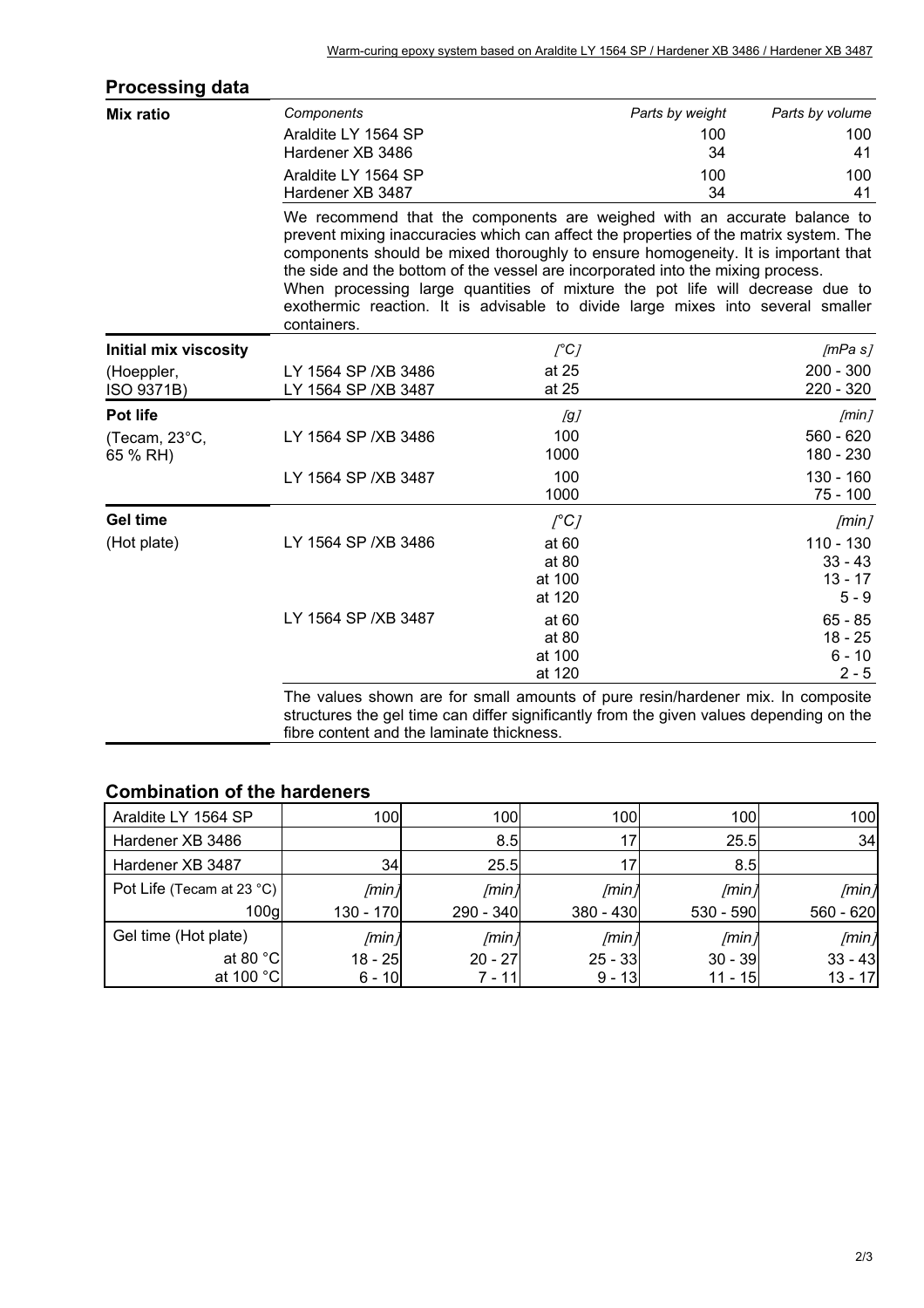|                                        | ropenes or the cared, heat formulation |                     |                       |                          |                                     |
|----------------------------------------|----------------------------------------|---------------------|-----------------------|--------------------------|-------------------------------------|
| <b>Glass transition</b><br>temperature | Cure:                                  | $T_G$               |                       | LY 1564<br>XB 3487       | LY 1564<br>XB 3486                  |
| (IEC 1006,                             | 2 days 23 °C                           | [°C]                |                       | $42 - 48$                | $33 - 37$                           |
| DSC, 10 K/min)                         | 8 days 23 °C                           | $[^{\circ}C]$       |                       | $54 - 59$                | $49 - 53$                           |
|                                        | 20 h 40 °C                             | $[^{\circ}C]$       |                       | $63 - 68$                | $52 - 56$                           |
|                                        | 15 h 50 °C                             | $[^{\circ}C]$       |                       | $68 - 73$                | $66 - 70$                           |
|                                        | 24 h 50 °C                             | [°C]                |                       | $71 - 75$                | $66 - 70$                           |
|                                        | 10 h 60 °C                             | $[^{\circ}C]$       |                       | 72 - 76                  | $67 - 71$                           |
|                                        | 16 h 60 °C                             | $[^{\circ}C]$       |                       | $75 - 80$                | $68 - 72$                           |
|                                        | 4 h 80 °C                              | [°C]                |                       | $81 - 86$                | $77 - 81$                           |
|                                        | 8 h 80 °C                              | [°C]                |                       | $81 - 86$                | $80 - 84$                           |
|                                        | 2 h 100 °C                             | [°C]                |                       | $81 - 86$                | $78 - 82$                           |
|                                        | 5 h 100 °C                             | $\lceil$ °C]        |                       | $82 - 86$                | $80 - 84$                           |
| <b>Tensile test</b>                    | LY 1564 SP / XB 3487                   |                     |                       | Cure:<br>15 h 50 °C      | Cure:<br>8 h 80 °C                  |
| (ISO 527)                              |                                        |                     |                       |                          |                                     |
|                                        | Tensile strength                       | [MPa]               |                       | $77 - 81$<br>$3.9 - 4.1$ | $72 - 76$<br>$4.5 - 4.9$            |
|                                        | Elongation at tensile strength         | [%]                 |                       | $58 - 64$                | $63 - 68$                           |
|                                        | Ultimate strength                      | [MPa]               |                       | $7.2 - 8.0$              | $8.0 - 9.0$                         |
|                                        | Ultimate elongation<br>Tensile modulus | [%]<br>[MPa]        |                       |                          | 3200 - 3350 2940 - 3100             |
| <b>Tensile test</b>                    | LY 1564 SP / XB 3486                   |                     |                       | Cure:<br>15 h 50 °C      | Cure:<br>8 h 80 °C                  |
| (ISO 527)                              | Tensile strength                       | [MPa]               |                       | $74 - 78$                | $70 - 74$                           |
|                                        | Elongation at tensile strength         | [%]                 |                       | $4.0 - 4.2$              | $4.6 - 5.0$                         |
|                                        | Ultimate strength                      | [MPa]               |                       | $62 - 68$                | $60 - 64$                           |
|                                        | Ultimate elongation                    | [%]                 |                       | $5.8 - 6.2$              | $8.0 - 8.5$                         |
|                                        | Tensile modulus                        | [MPa]               |                       |                          | 3100 - 3250 2860 - 3000             |
| <b>Flexural test</b>                   | LY 1564 SP / XB 3487                   |                     | Cure:                 | Cure:                    | Cure:                               |
| (ISO 178)                              |                                        |                     | 7 days 23 °C          | 15 h 50 °C               | 8 h 80 °C                           |
|                                        | Flexural strength                      | [MPa]               | $98 - 112$            | 125 - 138                | $118 - 130$                         |
|                                        | Elongation at flexural strength        | [%]                 | $2.7 - 3.6$           | $5.0 - 5.4$              | $5.5 - 6.5$                         |
|                                        | Ultimate strength                      | [MPa]               | $98 - 112$            | $88 - 95$                | $88 - 100$                          |
|                                        | Ultimate elongation                    | [%]                 | $2.7 - 3.6$           | $8.2 - 10.0$             | $10.0 - 12.0$                       |
|                                        | Flexural modulus                       | [MPa]               |                       |                          | 3460 - 3660 3200 - 3400 2950 - 3100 |
| <b>Flexural test</b>                   | LY 1564 SP / XB 3486                   |                     | Cure:<br>7 days 23 °C | Cure:<br>15 h 50 °C      | Cure:<br>8 h 80 °C                  |
| (ISO 178)                              | Flexural strength                      | [MPa]               | $80 - 90$             | 120 - 135                | 118 - 130                           |
|                                        | Elongation at flexural strength        | [%]                 | $2.1 - 2.5$           | $5.2 - 5.6$              | $5.5 - 6.5$                         |
|                                        | Ultimate strength                      | [MPa]               | $80 - 90$             | 78 - 85                  | 88 - 100                            |
|                                        | Ultimate elongation                    | [%]                 | $2.1 - 2.5$           | $9.0 - 11.5$             | $10.5 - 12.5$                       |
|                                        | Flexural modulus                       | [MPa]               |                       |                          | 3500 - 3700 3100 - 3300 2900 - 3050 |
| <b>Fracture properties</b>             |                                        | Cure: $5h$          |                       |                          | LY 1564 SP LY 1564 SP               |
| <b>Bend notch test</b>                 |                                        | 100 °C              |                       | <b>XB 3487</b>           | <i>XB 3486</i>                      |
| (PM 258-0/90)                          | Fracture toughness $K_{1C}$            | $[MPa\sqrt{m}]$     |                       | $0.95 - 1.05$            | $0.95 - 1.05$                       |
|                                        | Fracture energy $G_{1C}$               | [J/m <sup>2</sup> ] |                       | $255 - 305$              | 260 - 310                           |

## **Properties of the cured, neat formulation**

## **Properties of the cured, reinforced formulation**

| Interlaminar shear<br>test<br>(ASTM D 2344) | Short beam: Laminate comprising 12 layers unidirectional<br>E-glass fabric (425 g/m <sup>2</sup> )<br>Laminate thickness $t = 3.0 - 3.2$ mm<br>Fibre volume content: 63 - 65 % |                                            |                           |                    |  |
|---------------------------------------------|--------------------------------------------------------------------------------------------------------------------------------------------------------------------------------|--------------------------------------------|---------------------------|--------------------|--|
|                                             |                                                                                                                                                                                | Cure: 1.5 h 80 $^{\circ}$ C<br>$+5h100 °C$ | LY 1564<br><i>XB</i> 3487 | LY 1564<br>XB 3486 |  |
|                                             | Shear strength                                                                                                                                                                 | [MPa]                                      | $53 - 58$                 | $53 - 58$          |  |